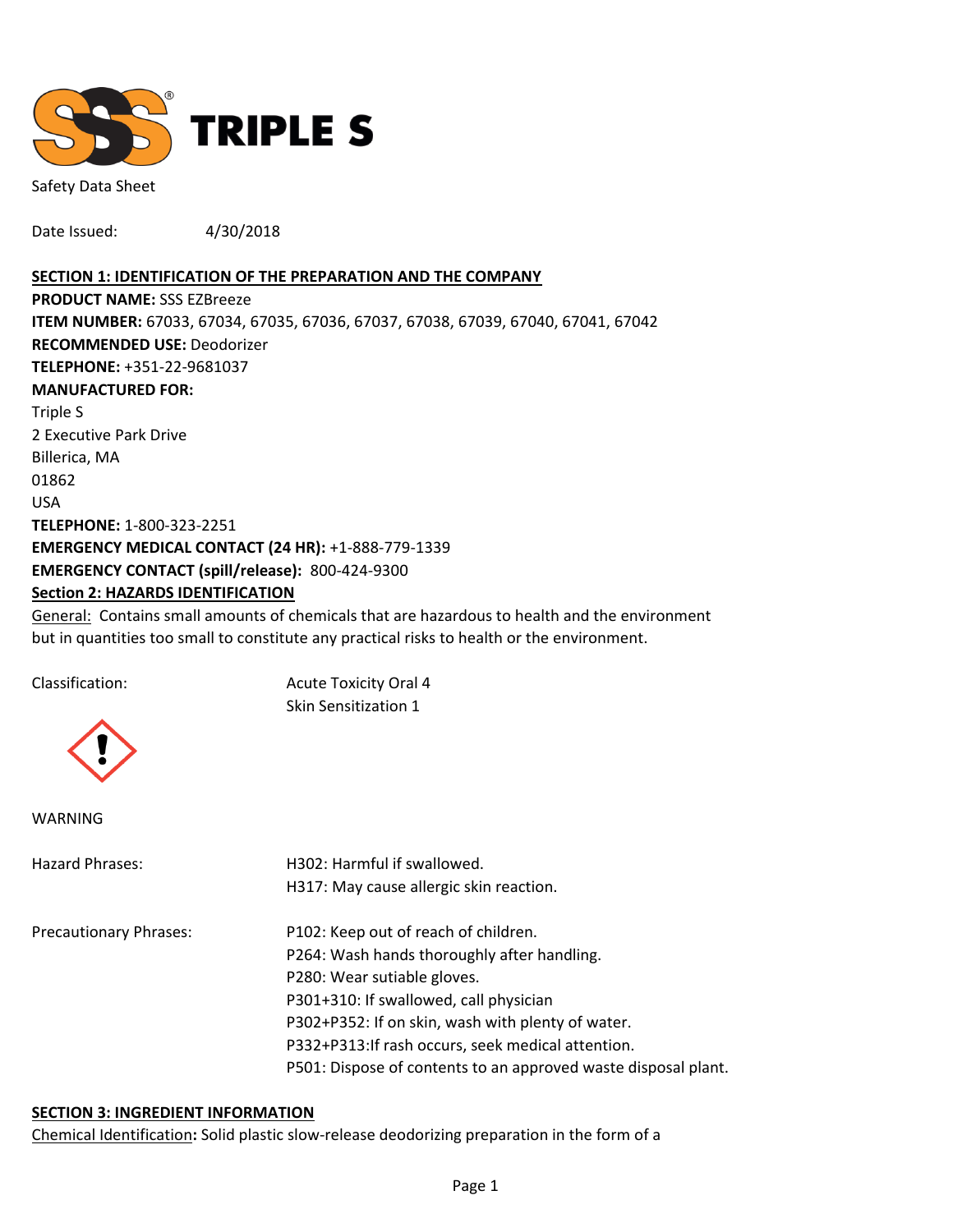hemisphere air freshener. It is made from pigmented thermoplastic impregnated with a fragrance composition and color to represent the fragrance. For institutional use only. Form/Shape: Air freshening hemisphere weighs approximately 78g.

CAS Number: Not applicable since the product is a preparation.

EINECS/ELINCS #: Not applicable since the product is a preparation.

The product is a complex mixture of substances of which the following have been classified as presenting a health or environmental hazard or as having an occupational exposure limit within the meaning of the Directive 67/548/EEC or 1999/45/EC

| Level (%) | CAS Nr     | EC Nr | Substance               |
|-----------|------------|-------|-------------------------|
|           |            |       | IETHYLENE-VINYL ACETATE |
| 60-80%    | 24937-78-8 |       | <b>COPOLYMER</b>        |
| 20-40%    | N/A        | N/a   | FRAGRANCE               |

# **SECTION 4: FIRST AID MEASURES**

General: No specific acute effects or symptoms are known.

Inhalation: No acute effects expected. If person is feeling unwell, remove to fresh air.

Ingestion: Possibility of ingestion limited due to product form and difficulty to chew and ingest. In the event of ingestion, rinse mouth thoroughly with water.

Skin: Wash off with soap and water.

Eyes: Possibility of eye contact limited. In the event, wash thoroughly with water or approved eyewash.

## **SECTION 5: FIRE FIGHTING MEASURES**

Extinguishing Media: Use extinguishing media appropriate for the surrounding fire. Water spray, fog or mist. Dry chemicals, sand etc.

Exposure Hazards **:** Thermal decomposition or burning may release a variety of products ranging from simple hydrocarbons to toxic/irritating gases including carbon monoxide and carbon dioxide. Full protective clothing should be worn before a confined fire space is entered. Self-contained breathing apparatus should be worn.

### **SECTION 6: ACCIDENTAL RELEASE MEASURES**

No special requirements for accidental release required. Apply good housekeeping practices.

# **SECTION 7: HANDLING AND STORAGE**

Usage Precautions: Follow normal good-housekeeping practices. Keep away from direct flames. Storage Precautions: Keep in cool, dry conditions in original containers at no more than 30° C

# **SECTION 8: EXPOSURE CONTROL AND PERSONAL PROTECTION**

Occupational Exposure limit: Not Established Respiratory Protection: None required under normal usage Protection: Although unexpected, avoid prolonged skin contact. Use chemically resistant gloves as needed. Eye Protection: None required

# **SECTION 9: PHYSICAL AND CHEMICAL PROPERTIES**

Appearance**:** Air freshener hemisphere infused with fragrance oil. Odor: Various Fragrance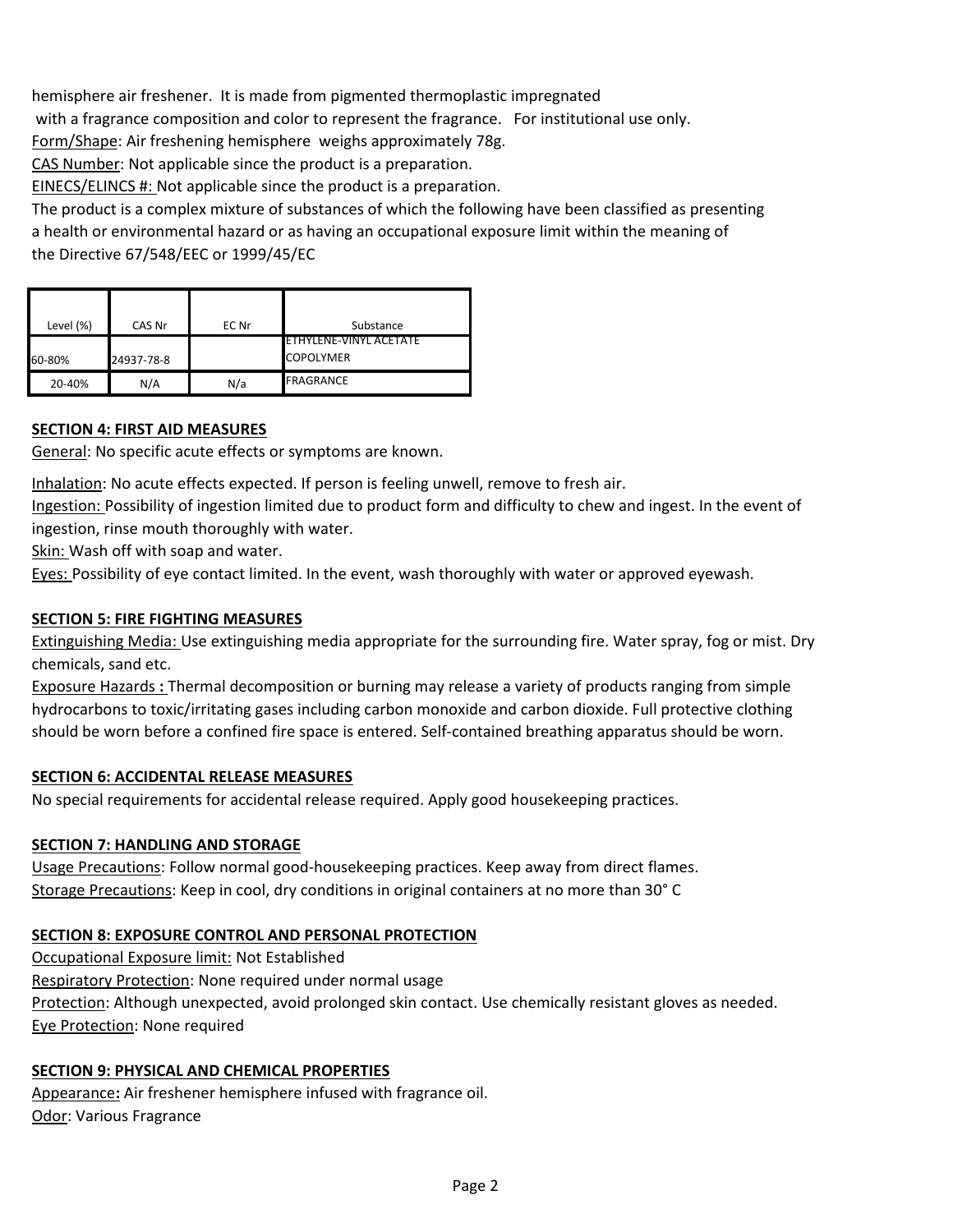Odor Threshold: Not determined Color: White pH value: Not determined/applicable Melting Pt: Estimated 60° C Boiling Pt: Not applicable. Flash pt: Not applicable. Evaporation Rate: Not applicable. Flammability: Not determined/applicable UEL: Not determined LEL: Not determined Vapor Pressure: Not determined/applicable Vapor Density: Not determined/applicable Relative Density: Not determined Solubility in water: Insoluble. Partition Coefficient: Not determined Autiignition Temperature: Not applicable Decomposition Temperature: Not determined/applicable RVOC: <3%

# **SECTION 10: STABILITY AND REACTIVITY**

Stability**:** Normally stable. Conditions to avoid: Avoid extreme heat and naked flames. Materials to avoid: Strong oxidizing agents. Decomposition Products: None under normal storage conditions.

# **SECTION 11: TOXICOLOGICAL INFORMATION**

Acute Effects: Ingredients include a small quantity of volatile fragrance chemicals which may contain small amounts of substances that are harmful if swallowed and/or irritating to the eyes and skin.

Chronic Effects: None are known.

Health Risks:

INHALATION: Prolonged exposure to volatile ingredients is unlikely to cause irritation or other adverse health effects. INGESTION: No practical risk of adverse health effects.

SKIN CONTACT: No practical risk of adverse health effects.

EYE CONTACT: No practical risk of adverse health effects.

### **SECTION 12: ECOLOGICAL INFORMATION**

No specific information has been established regarding the product. However according to the conventional method of Directive 99/45/EC the product is classified as harmful to aquatic organisms, or causing long-term effects in the aquatic environment.

Ecotoxicity: N/A Persistence and Degradability: N/A Bioaccumulative Potential: N/A Mobility in Soil: N/A Other Adverse Effects: N/A

### **SECTION 13: DISPOSAL CONSIDERATIONS**

Dispose of in accordance with Local Authority requirements e.g., for used product, as household waste